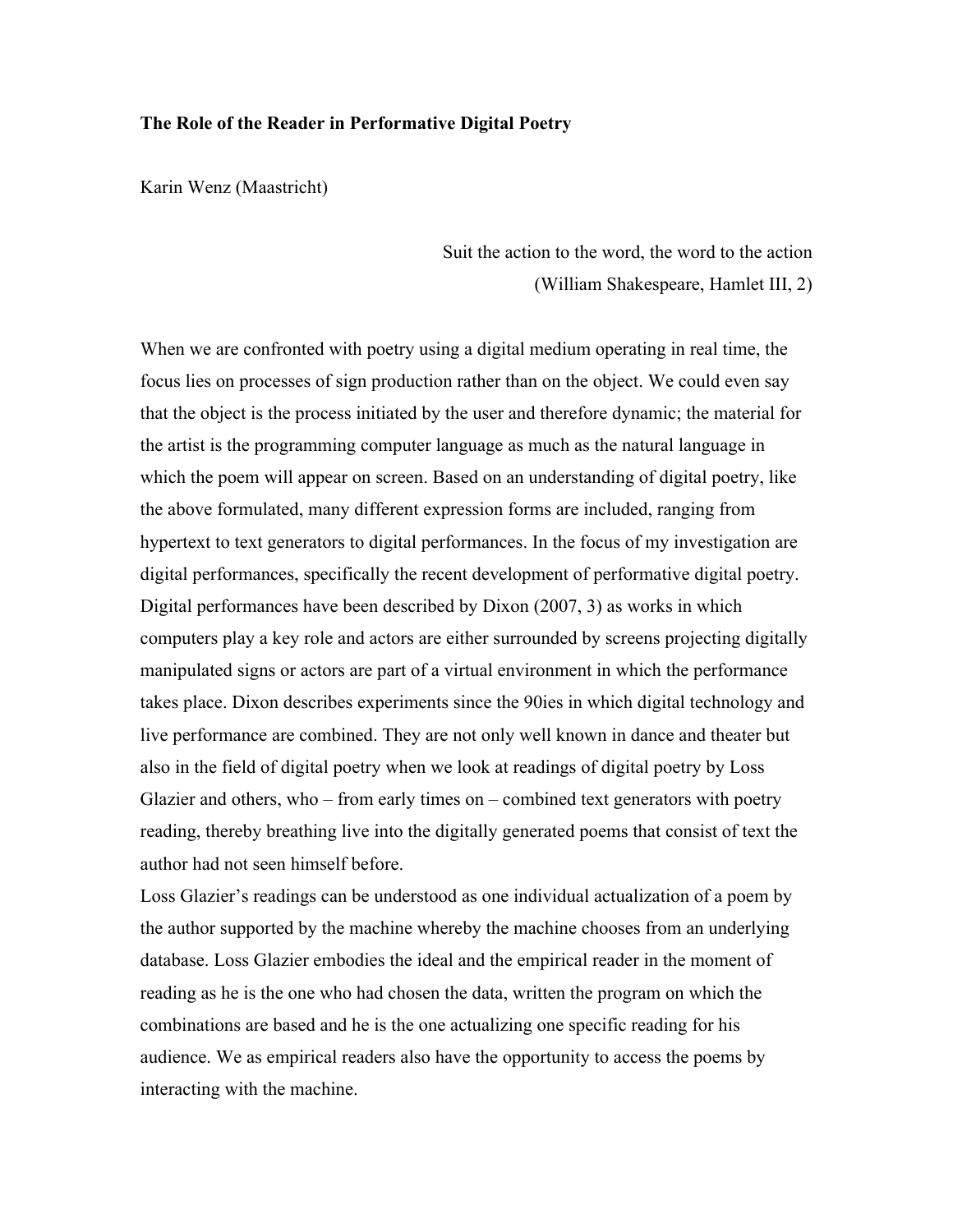Even though the live performance is an important element in the work described above, a recent change can be observed from generative digital poetry to performative digital poetry, changing the focus from generative to performative. Shapiro asked in 1986: "Is there a way in which the essential 'writing' of poetry might become part of the performative nature? Is there a way of reconciling the written character of poetry with action?" (Shapiro 1986: 157)

Performative digital poetry seems to be an answer to Shapiro's questions as it promises to have found the way by combining written poetry on screen with the performative nature of live action.

#### *Performance*

Important in the discussion of digital media is the interactive potential they promise in opposition to analogue media. However, in the case of performance art – and the particular relationship between art and audience and the feedback between audience and performers/art work – interactivity is a quality live performance stand for. When an actor appears before an audience, he or she is affected by the audience's response. Performances have the function to de-mystify and make the art work, the author and the creative processes transparent to the public. Artists in performance art want to give insights into the process of art creation but also show how the communication between art work and human is established – and in the case of technology used the communication between art work, human and machine. The presence of the artist him- or herself in the performance does not only stand for authenticity of the art but also makes the artist an object and instrument of presentation (cf. Almhofer 1986, 138). For digital performance 'digital' is understood as a technical concept to analyze the influence of digital technologies on stage, screen, installation art, and site specific performances. 'Digital' refers to a specific technique of encoding data (sound, images, music, and movement) to communicate or modify them and thereby offers a new paradigm for performances. Performance has been described as the non-participatory live presentation of body movements, images, and sounds. However, this is only one aspect as the term is also used to refer to the performance of a machine in operation, e.g. the performance of a computer system. This dual meaning "points to some general aspects of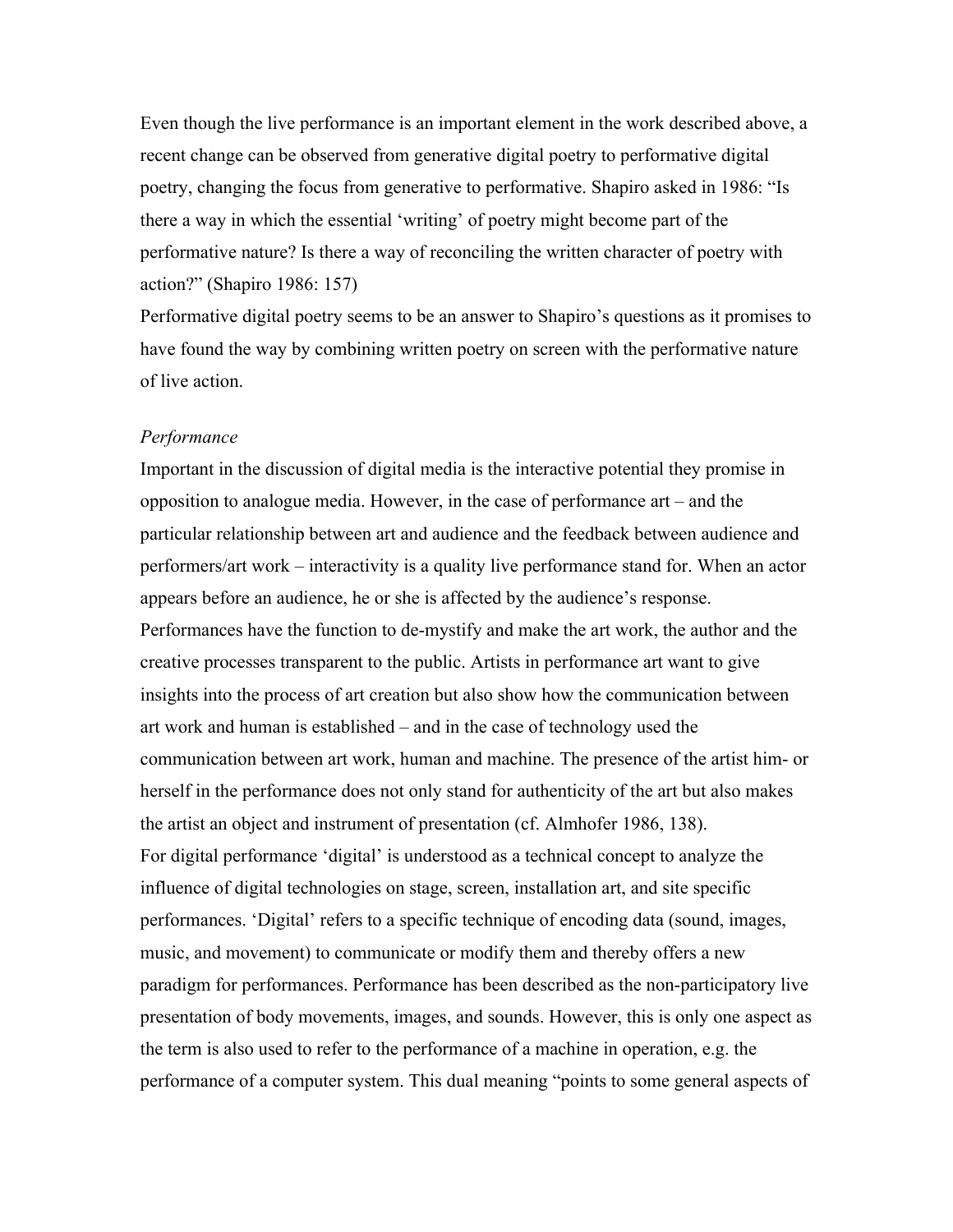performance, for example that it is an authorial execution system, an execution system that has a main actor. Performance can be understood as the presentation, the making present (and perceivable) of the results of an execution." (Broeckmann 2007, 199) Performative digital poetry includes both aspects: it uses a new way of scripting live performances in which the computer is a main actor in the creative process. In digital performances the relation between the performer/actor on stage and the controller on or off stage is interesting as well. Is the controller identical with the performer, is the controller the artist or is the controller the machine, which is in dialogue with the performer? Broeckmann (2007, 200) describes this as "the tension of the struggle between human and machine in an open, unstable system."

I want to describe performances on stage as the recent work by Loss P. Glazier, Wilton Azevedo or Aya Karpinksa, but also performances in virtual environments as the work by Alan Sondheim. For the presentation here I will focus on Glazier's and Sondheim's work because of time constraints.

Loss Glazier used generative poetry for his performances from his early experiments on. His performances changed when he started to use the rhythm of the poems as the accompanist of performances of a group of dancers. As the author had not seen the poems before his readings, the dancers are not prepared which poetic combinations they will have to dance to. Performative digital poetry uses digital poetry as script for improvisation, in which key words are combined with specific movements. These performances seem to force us to reconsider criteria we once formulated for digital literature.

### *Texte-à-voir*

Does performative digital poetry herald a new era in digital poetry? The object of digital poetry has been claimed to be the process initiated by the user and therefore dynamic. What is processed and made visible on screen is what Philippe Bootz (2007) calls the "texte-à-voir", the shown text, what we are given to see and what is only a selection of the underlying artwork. For digital poetry the processes executed by a programming language is the material the artist uses. Following Burgaud (2006) the user is "reading a process" or as Philippe Bootz (2007) puts it: the reader has to follow a dual reading: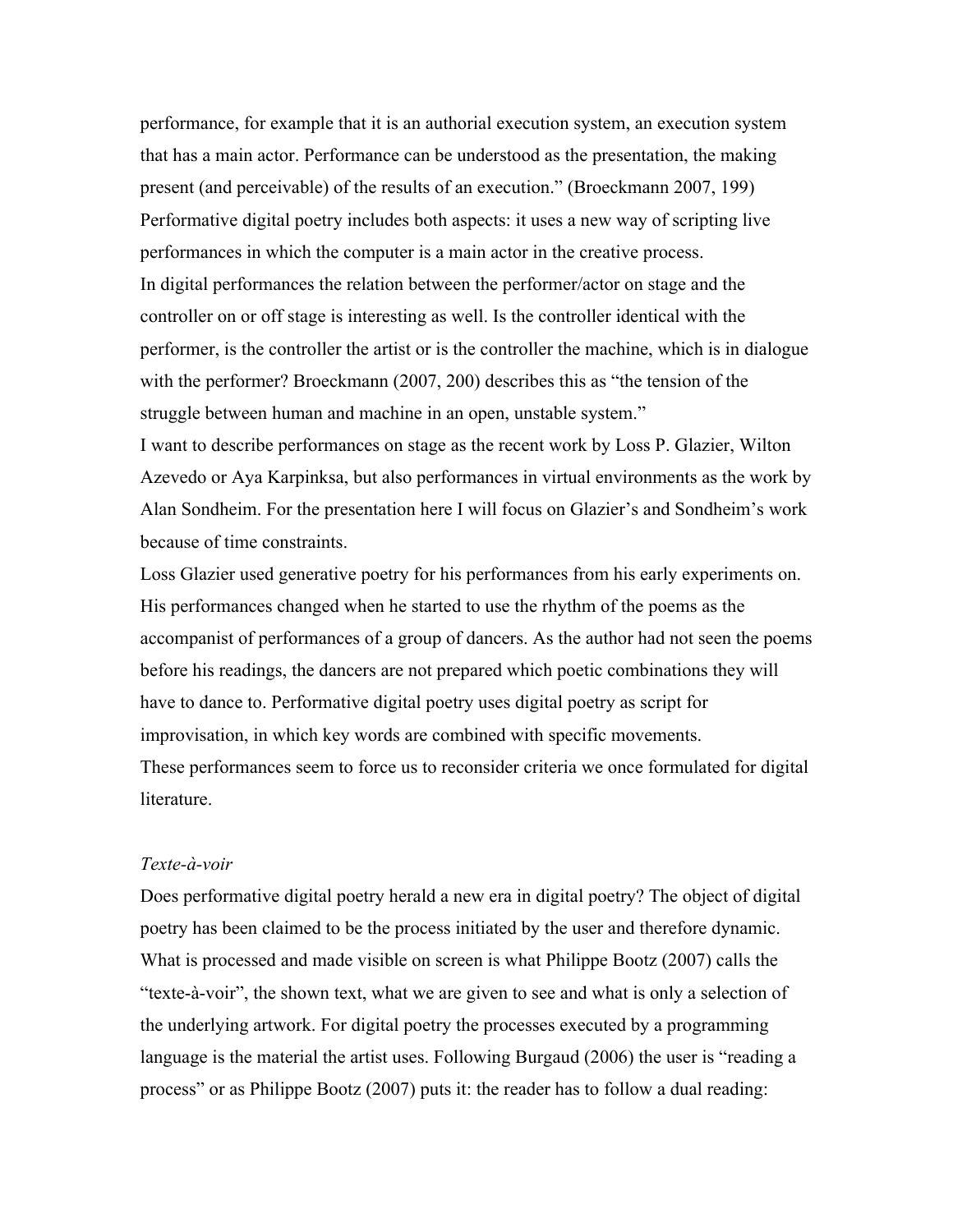reading the text on screen and reading the process on a meta-level. With the focus on the processes instead of the "object" the description and analysis of digital poetry is facing the problem that what the reader can see on the screen is not enough to understand the art work. Especially the transitions from a conceptual verbal art read in front of a computer screen mostly by an individual reader to installation art, caves, to performances on stage including text, music, and dance and to performances in virtual environments such as *Second Life* ask for descriptions that are able to deal with the dynamics of those processes.

Philippe Bootz (2007, 92) states that "*the reader cannot construct a meaning of the work without constructing at the same time a meaning of the totality of the situation of communication*". While in the case of digital poetry, the reader faces the textual representation on screen, which is only a part of what the work consists of, he gives meaning to his own ergodic work while he interacts with the shown text. Thereby he applies a double reading: reading the representation on screen and his own interaction with it. In the case of performative digital poetry the reader's situation is different. The ergodic work takes place on stage between the machine and the actor/artist while the reader takes over the classical role of a spectator in most cases. In Loss Glazier's performances while reading his poems out loud to the audience, there was an interaction in so far as the database used usually established a reference from the data to the communicative situation (e.g. using vocabulary of the national language of the place where the performance took place, comments to the audience in between the reading). In case of a more complex situation on stage where author/performer and a group of dancers react to the generated text on screen, the interaction takes place primarily between the performers on stage and the machine generating the text. The short video example shows that although the database refers to the place by using French for the performance in Paris, the ergodic work takes place without the audience. The double reading and the reflexive moment of a reader reflecting on his own ergodic work and his reading process is shown to the audience through the performer(s), however the reader steps back safely and observes. The audience in digital performances unlike in installation art or virtual environments is confronted with a situation in which the double reading takes place on stage only. The double reading creates a sign for the reader in his own reading process. In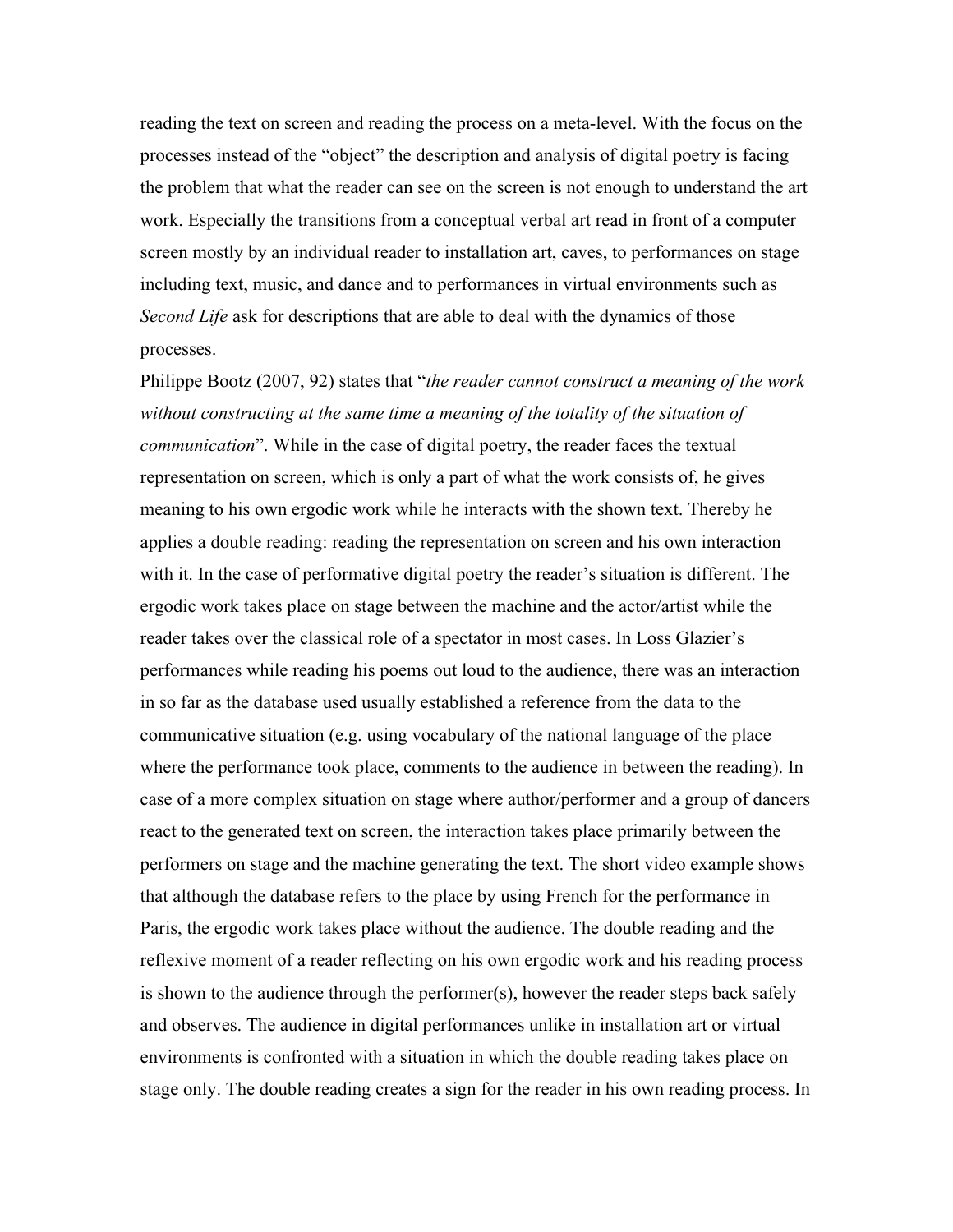the performance a new sign is created, which is shown in the performance to the audience. As discussion with the artist after such a performance show, the interpretation of the sign shown to the audience is a difficult process even when the concepts important in digital poetry are well known to the audience as a re-reading is not possible and a video recording a part of the performance usually is of low quality and lacks information as in the example from Loss Glazier, where the dancers are seen on stage interacting with the text but the reader and his interaction with the machine has not been recorded. This case described above in which the sign is part of the whole situation in which the communication between work, author who is the reader at the same time, the computer and the audience takes places and the sign is not inherent in the work represented on screen only, we are confronted with a meta-sign, or as Bootz calls it a meta-work. This meta-sign has been created for an observer watching the reader reading. In our example we watch the author being a reader reading his work. The interpretation of this situation asks a lot of knowledge from the audience (or the meta-reader) about the underlying concepts, the technology used, the processes active in the performative act. "For metareading, the activity of reading is an expressive level of the communication between the author and the meta-reader" (Bootz 2007, 97).

Noah Wardrip-Fruin's (2007) distinction between instrumental texts and textual instruments adds to an understanding of the specific case of performative digital poetry. Instrumental texts are texts to be played. This holds true for digital literature in general as an ergodic work is needed – or a playful approach to the work to interact with it. As Wardrip-Fruin (2007) has shown, instrumental texts are performative as they ask the reader to actively engage in processes by which the texts appear on screen, are changed and transformed by the underlying computational processes. They ask the reader to interact with them on a meta-level as they require knowledge of how to engage with them and develop skills to improve these performances. In addition to the term double reading by Philippe Bootz, Wardrip-Fruin adds the element that is typical for ergodic work as for play: the replay. Repetition and thereby an increase of skills in the use of the technology and the interface is necessary to reach a level on which the double reading can take place. Until the reader reaches this level he is caught in an "aesthetics of frustration" as Bootz (2007) calls it.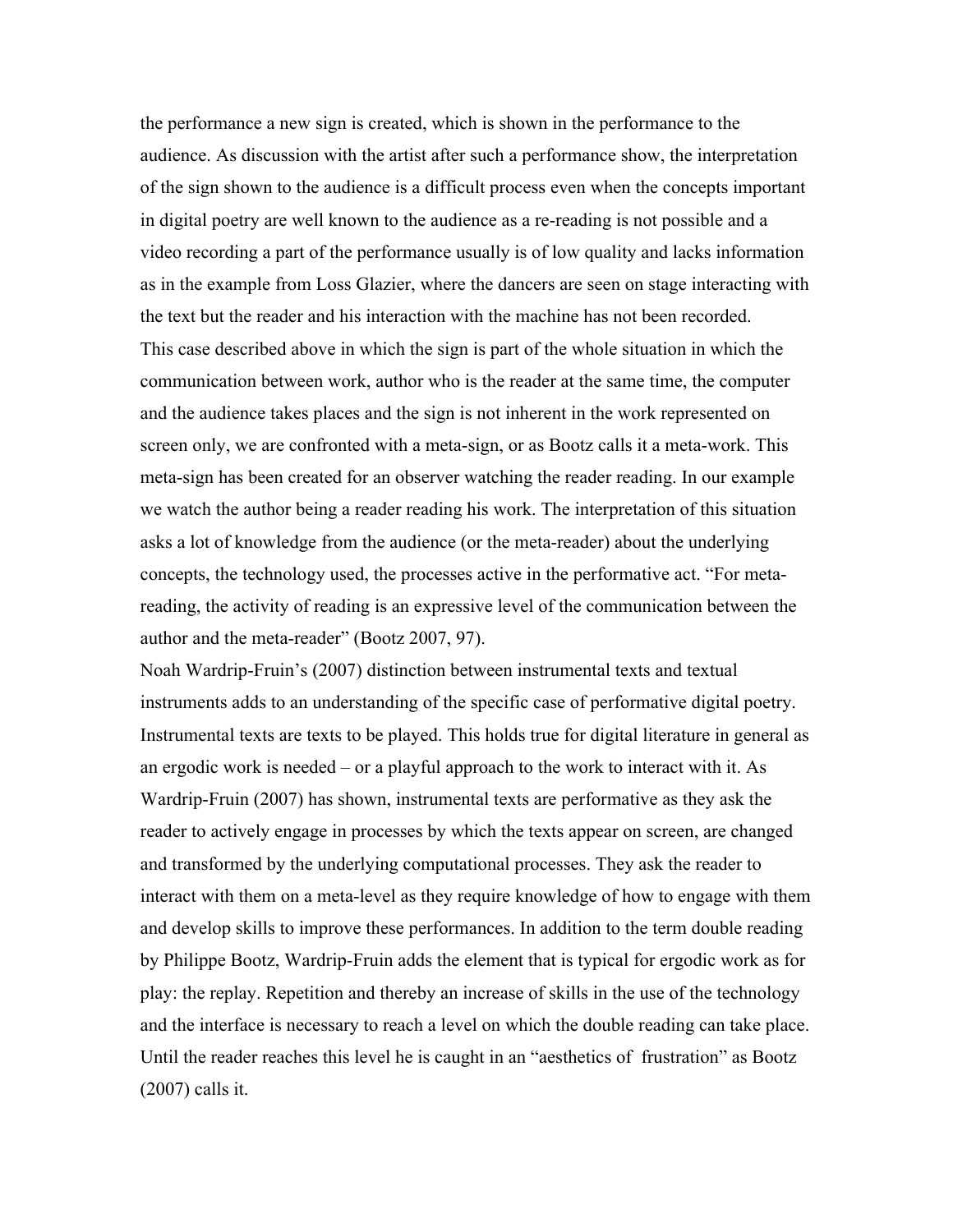The textual instruments on the other hand are texts that can be used as accompanist in performances in which action on stage is harmonized with the rhythm of the digital poetic text. Although Wardrip-Fruin did not use this concept to refer to the recent development of digital performative poetry the text functions here as a script that has to be read, interpreted and executed in the artistic performance adequately. What has changed from generative poetry in which the processes had to be executed by the reader to performative poetry in which the performer(s) are representative readers on stage is the role of the author, text, reader and in case of performative digital poetry the role of the performer and of the environment in which the performance takes place.

The authors are the artist creating the work and the computer generating the final outcome. The text consists of several levels: the surface we can read on screen or we can listen to additionally as in many performative digital poems plus the underlying database and program with which the text on the surface, the shown text, has been created. The readers are the performers who are reading and interacting with the shown text and the audience who turns into a meta-reader ideally, watching a reader in his ergodic work in the communicative situation.

### *Codes-a-voir*

From a semiotic standpoint the subtitle chosen here "codes-a-voir" does not make any sense as a code is a text as well. However, I have chosen this term to refer to specific examples of performative digital poetry for which the conceptual background lies in codeworks, digital poetry written in a programming language, the code, or using a hybrid form between natural language and code. The examples I want to introduce here are videos made by Alan Sondheim in *Second Life*. Avatars created in this virtual Online environment and a modification of the program made performances of these avatars possible that do not simply simulate "real" human movements but led to disturbing images as in the video "What remains".

The lyrics of the poem read, while the video is shown begins as follows: "What remains after the filtering, after the protocol, after numeration and de-numeration. What remains after the orbits, after the rockets, across softwares and hardwares."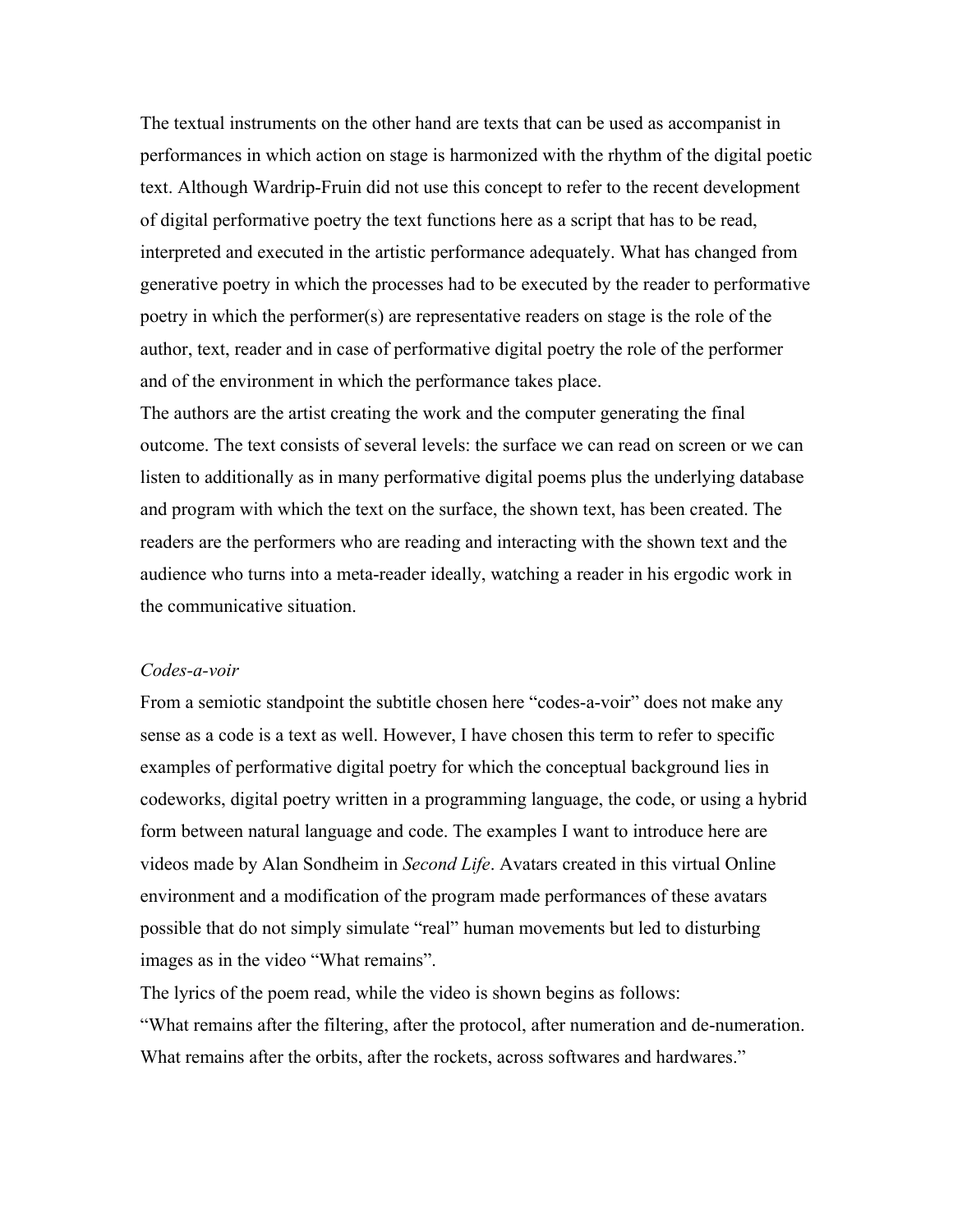The text describes the process of modifications on the code level as well as a metaphorical level by referring to life, science and technology. On the visual level beside seeing an avatar who does not represent the ideal of a perfect, idealized body as most avatars in *Second Life* do, the graphical layer that is included additionally shows how 3-D objects in virtual environments are created on the basis of abstract, geometrical figures. This video had been uploaded on YouTube without any explanation that this is a work of art, or a performance in *Second Life* based on artistic concepts, nor that this is a modification of the underlying programming code. The reaction of YouTube users and other *Second Life* players are either reflecting the aesthetics of frustration shown in comments as in "i guess something went wrong with the rendering LOL" or the comments on another video with the title "Avatar nude sex second life performance", which are formulated as follows: "okay.....highly disturbing, therefore it should be flagged", "Whoever made this video is a faggot." "'Performance'.... piece of shit. What the fuck is wrong with your head you fucked up weirdo retro hippy bitch. Second life is as gay as you :)", "If only Jack Kerouac had lived long enough to see this...he probably would have gone into used car sales. Bad singer, bad sex, bad poetry - The future is yours!"

Where do we find the meta-reader in this case? The problem here is that this video, a performative digital poem, has been uploaded under the tags *Second Life*, *Avatar*, *Sex* thereby attracting an audience with very clear expectations: they hoped to see either a fan video of a player from *Second Life* or an explicitly pornographic video about two avatars in *Second Life* during sexual intercourse – this last expectation results in the fact that you can only watch the video when you login and fill in a form that you are over eighteen. The meta-reader turns out to be an ideal in this environment that does not match the empirical reader reached on this platform. Although there could be an interaction between artist and audience here as the comment function would also give Alan Sondheim a place to react to his audiences' comments, he does not interfere here, but simply uploads a new video in his channel without reacting to the comments. Is this a sign that the interaction between art work, author and reader/audience is not even in the focus of performative digital poetry anymore? While on the one hand performances either on stage or in virtual environments seem to attract a new and broader audience than those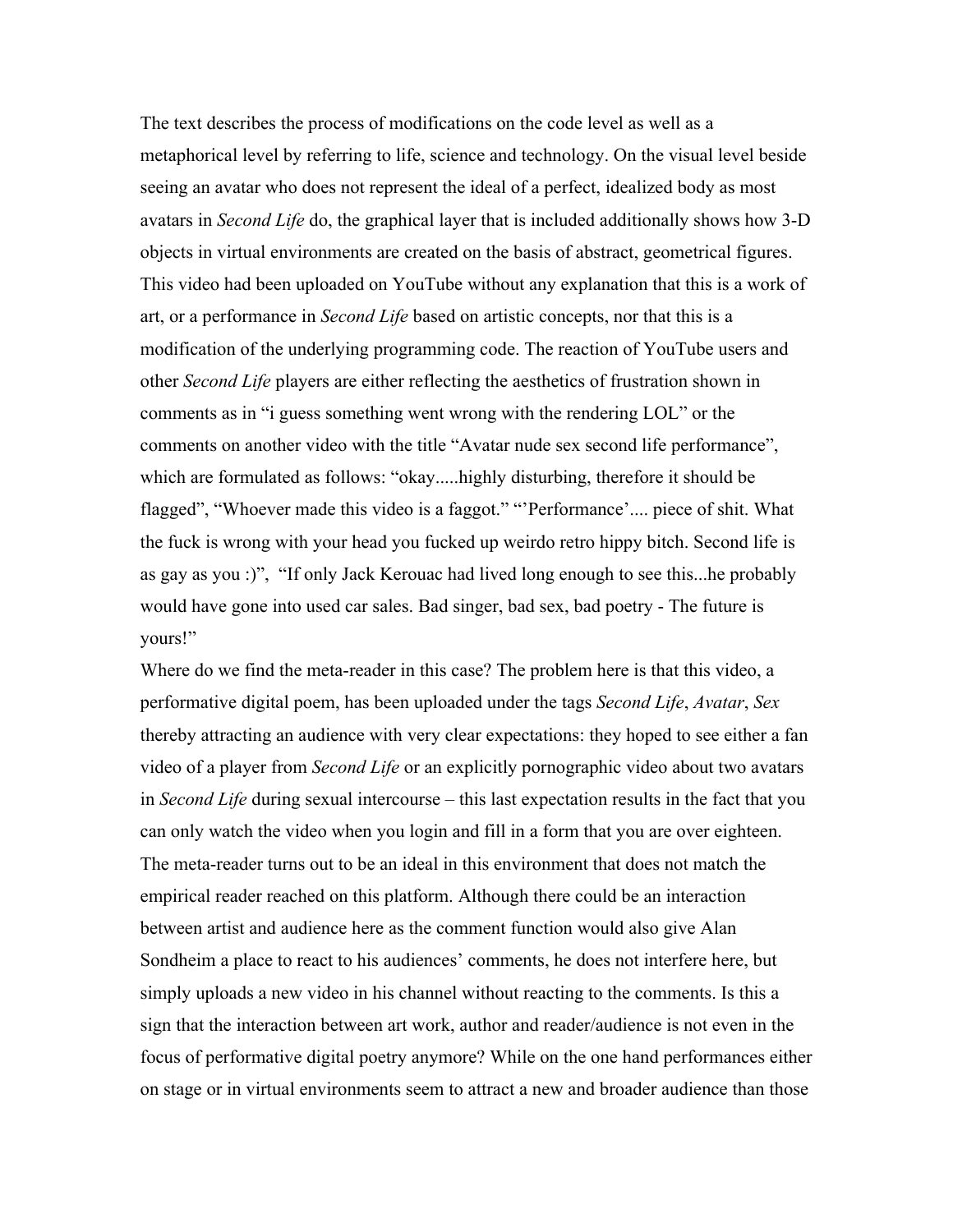very abstract, conceptual generative poems from earlier digital eras, the ergodic work that was asked from the audience/reader seems to be taken back to the artist/performer thereby giving more authority to the artist than to the audience. This leads to a disempowerment of the empirical reader in those cases in which he is not able to reach the level of a meta-reader.

In his discussion of digital performances Broeckmann (2007: 205) states that we deal with "artworks that enforce a logic of experience which surpasses our subjective control." In those cases discussed here I dare to question whether performative digital poems do not only surpass the control of the reader but also of the author who has in mind an ideal, which the empirical reader can hardly achieve.

# *References*

Almhofer, Edith. 1986. *Performance Art: Die Kunst zu leben*. Wien: Böhlaus.

- Block, Friedrich W., Christiane Haibach & Karin Wenz. 2004 (eds.). *p0es1s. Ästhetik digitaler Poesie / The aesthetics of digital poetry.* Ostfildern-Ruit: Hatje Cantz.
- Bootz, Philippe. 2007. The problem of form: Transitoire Observable, a laboratory for emergent programmed art. In: Peter Gendolla & Jörgen Schäfer (eds.). *The aesthetics of net literature*, 89-106*.* Bielefeld: transcript.
- Broeckmann, Andreas. 2007. Image, Process, Performance, Machine: Aspects of an Aesthetics of the Machine. In: Oliver Grau (ed.). *MediaArtHistories*. Cambridge, MA: MIT, pp. 193-206.
- Burgaud, Patrick-Henri. 2006. e-poetry, an art without object. In *Transitoire Observable.* http://transitoireobs.free.fr/to/article.php3?id\_article=64
- Dixon Steve. 2007. *Digital Performance: A History of New Media in Theater, Dance, Performance Art, and Installation*. Cambridge, MA: MIT.
- Funkhouser, Chris T. 2007. *Prehistoric Digital Poetry*. Tuscaloose, AL: Alabama University Press.
- Gendolla, Peter & Jörgen Schäfer. 2007. (eds.). *The aesthetics of net literature.* Bielefeld: transcript.